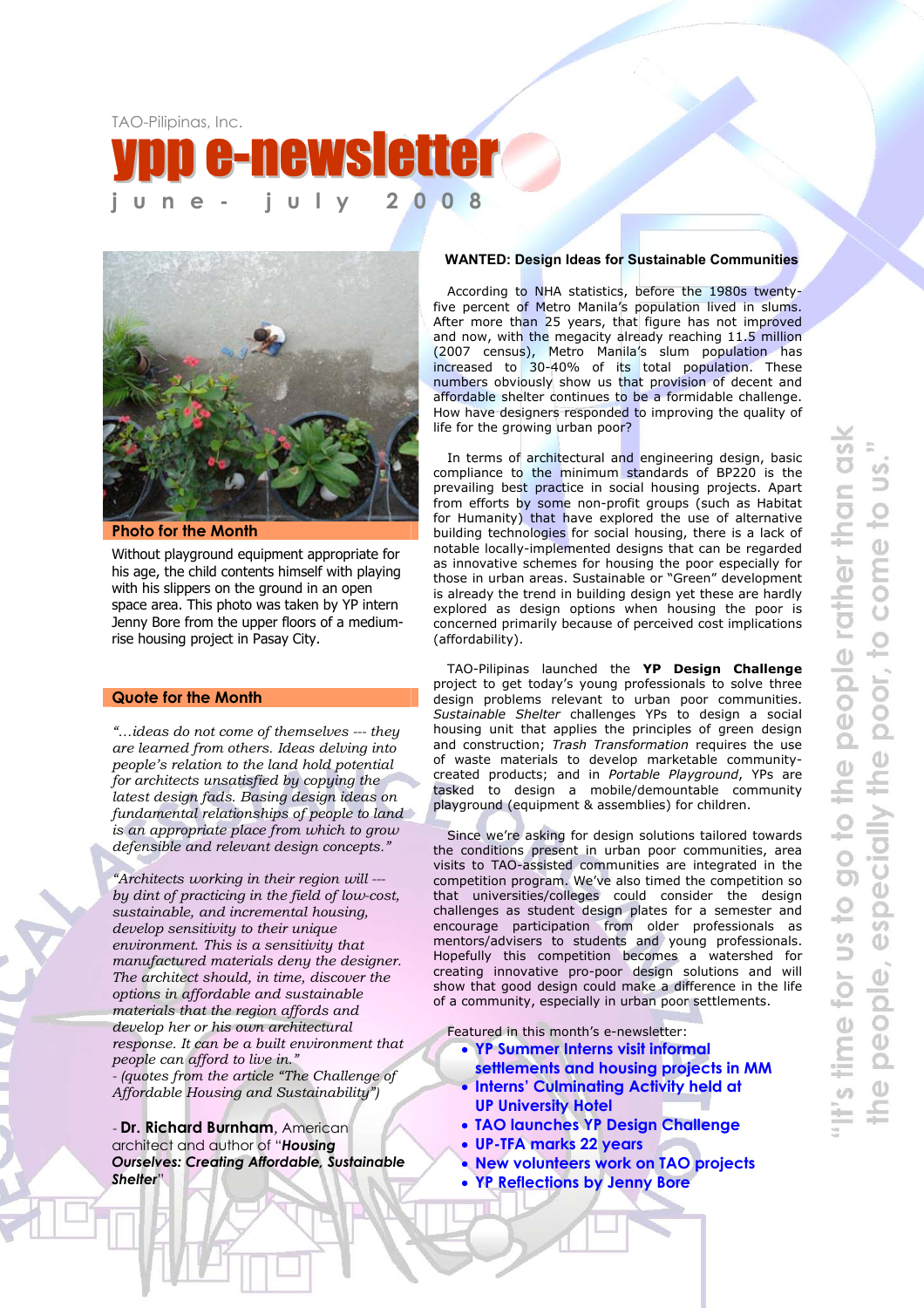## **06.2008 News Features**

# **YP Summer Interns visit informal settlements and housing projects in MM**

As part of their internship program, exposure trips to informal settlements and social housing projects in Metro Manila were made by the YP summer interns last May 7-8, 2008. The field visits were conducted to give the interns a broader perspective of various social housing issues and talk to TAO-assisted communities and representatives of other NGOs who assist in housing provision for the poor. It was also an opportunity from them to learn from the different approaches to shelter delivery taken by both government agencies and non-government organizations.

On May 7, the interns were able to visit the SANAGMANA (*Samahan ng Nagkakaisang Maralita ng Navotas*) resettlement site in Navotas; Habitat for Humanity and Gawad Kalinga housing projects in BASECO, Manila; and SAPSPA (*Samahan Para sa Angkop na Pabahay ng San Pablo Apostol*) community in Tondo, Manila. On May 8, the interns' itinerary included the SHEC (*Saint Hannibal Empowerment Center)-*assisted communities in Malibay, Pasay; MRB (medium-rise building) housing projects by Habitat for Humanity in Pasay and FTI Taguig; and Gawad Kalinga's Cardinal Sin Village and the 7-storey housing project by the NHA (National Housing Authority) for families relocated by the Pasig River rehabilitation project in Punta, Sta. Ana.

After the field visits, the interns presented individual photo-essays that showed their observations and reflections from the 2-day exposure trip.

∼o∼o∼o∼o∼





## **Interns' Culminating Activity held at UP University Hotel**

After two months of working on TAO projects, four trainees who make up the second batch of TAO's YP summer interns presented their final internship outputs to project mentors, college advisers and community representatives. The presentations were the highlight of the Interns' Culminating Activity held at the University Hotel in UP-Diliman last June 7, 2008. Graduating from the summer internship program were Miriam College BS Environmental Planning and Management students Emma Ruth Ramos and Carla Jean Duque; Jenny Bore, a BS Geodetic Engineering student from UP; and Lloyd Ison, a BS Architecture graduate from Mapua.

Ruth Ramos and CJ Duque presented their research paper entitled "Good Practices in Community-Based Solid Waste Management in Metro Manila," a synthesis of field studies they made in about ten villages/barangays in Quezon City and Marikina City. Jenny Bore presented two case studies in Payatas, Quezon City and Malibay, Pasay City on "Land Acquisition among Urban Poor Communities." She made a comparative study analysis of the mandated procedures versus the actual experiences

that the communities underwent in land acquisition through CMP (Community Mortgage Program) and Direct Purchase Agreement. Lloyd Ison presented the results of the socio-economic and structures survey done in SANAGMANA resettlement site in Navotas.

Among the panel reactors during the presentation were Miguel Puzon, Chair of Miriam College Department of Environment; Matthew Dimal of UP



GE Department; Menelo Abueva and Margie Brucelo of SANAGMANA; and Jocelyn Satajo and Imelda Dongnol of SHHOA (Saint Hannibal Homeowners Association).

∼o∼o∼o∼o∼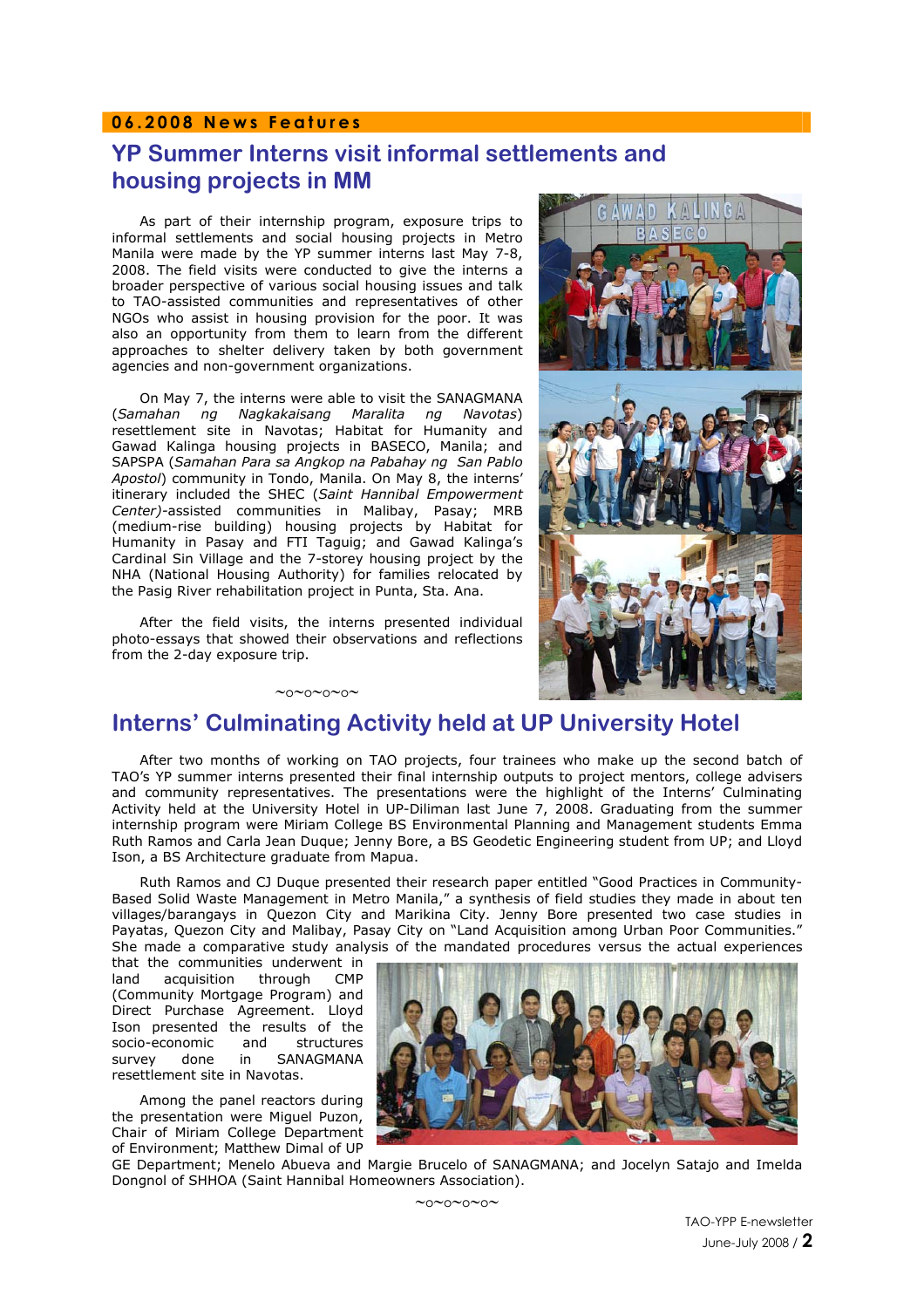

*Guests during the competition launch – (left to right) Engr. Francis Uy of Mapua CE-ESE; Engr. Guillermo Bernabe of PUP-CE; Arch. Ted Inocencio of PUP-CAFA; and Arch. Nicolo Del Castillo of UP-CA.* 

# **TAO launches YP Design Challenge**

TAO-Pilipinas launched its latest YP project, the Young Professionals Design Challenge, at the Institute of Social Order (ISO), Ateneo de Manila University last June 6, 2008. The project is a design competition for young professionals that aims to generate ideas and design solutions for sustainable community development in urban poor settlements. The competition website [www.ypdesignchallenge.tao-pilipinas.org] was also presented during the launch.

The YP Design Challenge is comprised of three design challenges, working around themes of sustainable community development. Each category has its own set of competition guidelines, judging criteria and prizes. Participants may choose to join in any or all of the following design challenge categories: **Sustainable Shelter**, **Trash**

**Transformation**, and **Portable Playground**. The academe is encouraged to consider the design challenges as student design plate/project and see it as an opportunity for design students to put forward innovative, environmentally-sound, appropriate and affordable design solutions that can benefit poor and informal communities and improve the livability of social housing sites.

SELAVIP (Latin American, African and Asian Low-Income Housing Service) and MISEREOR (German Catholic Bishops' Organization for Development Cooperation) are the main sponsors of the competition. Support for the YP Design Challenge launch was also given by Davies Paints and Starbucks Philippines-CSR. Posters of the YP Design Challenge may be seen on the community boards of selected Starbucks stores.

Registration is now open and closes on August 29, 2008. The competition guidelines and registration forms may be downloaded from www.ypdesignchallenge.tao-pilipinas.org or request for copies can be made by calling Mai Ilagan at (63-2) 441-0998. (See competition poster on page 4.)

∼o∼o∼o∼o∼

#### **YP Reflections**



Jenny Bore is a senior student of BS Geodetic Engineering at the University of the Philippines-Diliman. She entered the YP summer internship for her course's OJT requirement. She was assigned to work on two research papers - "*Validation of Research on Land Acquisition, Registration, Surveying & Titling in Metro Manila*" and "*Land Acquisition among Urban Poor Communities: A Case Study of Payatas & Malibay*."

When I enrolled GE 198, my plan was to look for a company that would accept me as intern, learn and gain experience from the training program, complete all the requirements and get my grade. That was simple enough…until I started working with TAO-Pilipinas. The experiences I had in the course of the training program made me realize a lot of things.

I became more aware of the present condition of the urban poor communities - that they are not problems in society. They are Filipinos with problems that need assistance from us. They are also entitled to rights that we enjoy. I really felt sad after learning the situation of Phase I of SHEC's housing project, where the members of the community ended up filing cases against one another due to circumstances we cannot control. I can see from the tired face of Ate Estrella the hope of securing the land they occupy for her children.

As a geodetic engineering student, I thought that our main role is to survey and subdivide the land for the client. I learned however, from the case study I conducted, that the process of land acquisition is a long and complicated process for poor communities. I also learned that they are not going to initiate acquiring the land they occupy not only because of lack of funds but also because of their lack of knowledge of the process. I believe that professionals have a great role in helping them understand the process and educating teaching them on how and where to secure or furnish the documents needed.

I am really amazed at how members of different NGOs chose the life of helping the communities instead of working in high-paying jobs. I am inspired by their dedication to continuously find means to improve the lives of the poor communities. In the course of my internship, there is one realization that really struck me --- that if we really want to do something to help these communities, there would always be means to do it. As young professionals, we are responsible not only to our client or employer, but also for the state and the community. The lack of support from the government should not be hinder us from reaching out to the communities but should make us persevere even more.

I got an '*incomplete'* grade in GE 198 because I wasn't able to complete the minimum required number of hours on time but I don't feel any regret in choosing TAO-Pilipinas. The experience I got was more than what I expected. I did not just learn and apply the theories I learned from books and readings, but I learned one of the most important thing that I believe I would have never learned in the profit-oriented surveying companies, and that is if we really have the will to help others, there is certainly not just a single way to do it…and we are the ones who must discover and search for them.

∼o∼o∼o∼o∼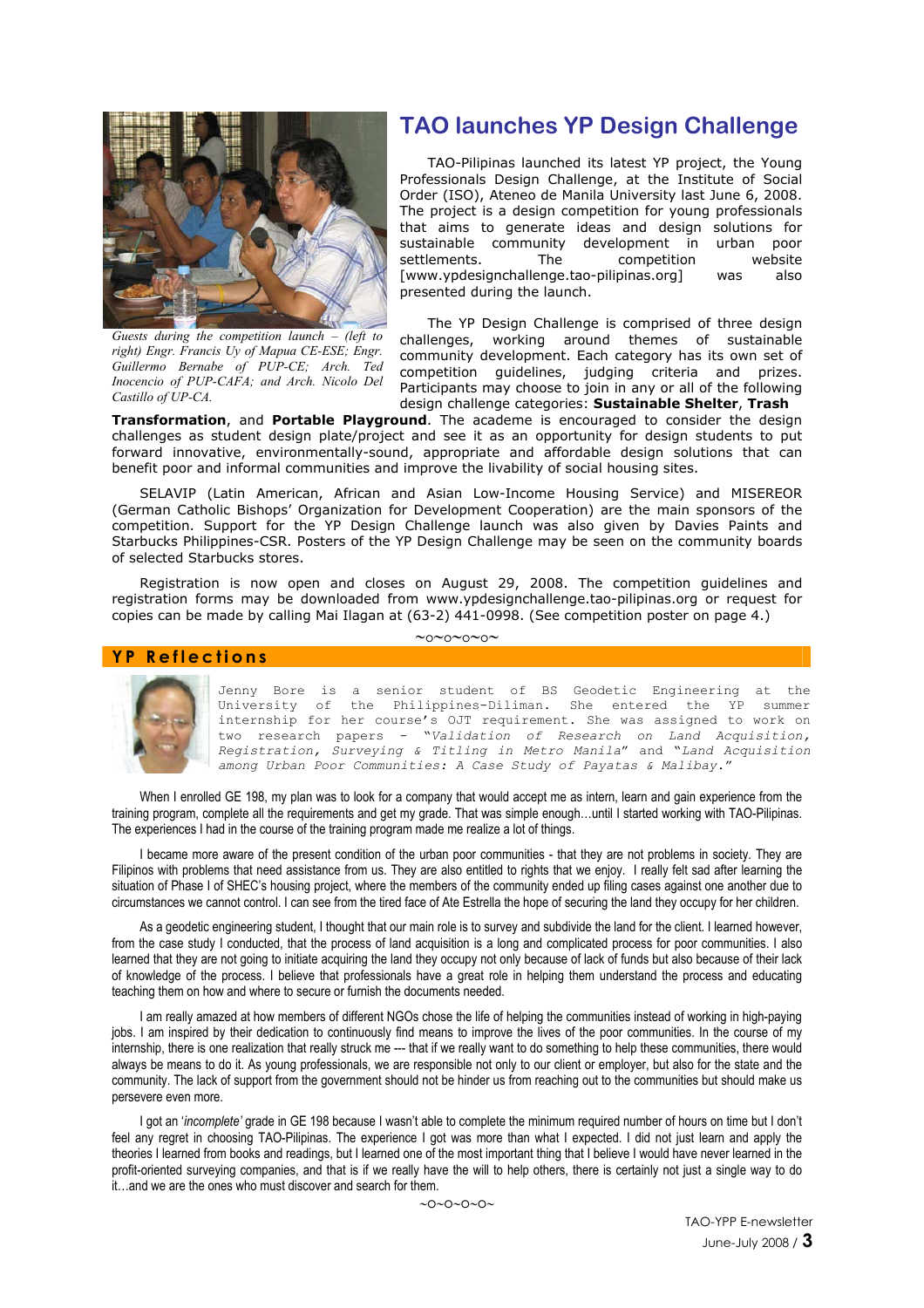# **DESIGN CHALLENGE** ideas for sustainable

communi

# designchallenge1: **SUSTAINABLE SHELTER**

A housing unit for an urban poor household that applies the principles of green design and construction, with sustainable design features and appropriate building technologies such as energy efficiency, disaster resilient building design, rainwater harvesting systems, and waste management. It should be original and innovative, cost-effective, environmentallysound, socio-culturally sensitive and affordable.

## designchallenge2: **TRASH TRANSFORMATION**

Marketable products made from discarded materials that urban poor people's organizations can replicate, creating opportunities<br>for income-generation, Designs should be creative and functional. and be innovative examples of extending the lifecycle of discarded materials.

# designchallenge3: PORTABLE PLAYGROUND

A mobile playground unit for an urban poor community that offers a variety of play spaces for preschool- and elementary-aged children. The proposed design should provide adequate spaces for appropriate and safe play and create opportunities for teaching children the value of environmental responsibility. It should also be mobile and transportable to other open spaces in the community; cost effective and built using sustainable construction materials and techniques; and socio-culturally sensitive and affordable.

## **ELIGIBILITY**

Open to individuals or teams of undergraduate students of<br>architecture, engineering, interior design, fine arts, industrial<br>design, and environmental planning; and young professionals (YPs) in the above mentioned disciplines with not more than 5 years of professional experience.

#### **PRIZES**

Design Challenge 1: 1st:P20,000 2nd:P12,000 3rd:P8,000 Design Challenge 2: 1st:P15,000 2nd:P8,000 3rd:P5,000 Design Challenge 3: 1st:P15,000 2nd:P8,000 3rd:P5,000

#### **SCHEDULE**

Competition launch: June 6, 2008 Deadline for questions: July 31, 2008 Registration deadline: August 29, 2008 Mandatory site visits: August 5-8, September 2-5, 2008 Submission period: October 1-24 2008 Results announced: December 2008

#### **REGISTRATION**

Download competition guidelines and registration form from: http://ypdesignchallenge.tao-pilipinas.org

#### **ORGANIZER**

TAO-PILIPINAS, INC. www.tao-pilipinas.org  $(02)$  436-7301



## www.vpdesianchallenge.tao-pilipings.org

SELAVIP

**SPONSORS** 

**MISEREOF** 

lie